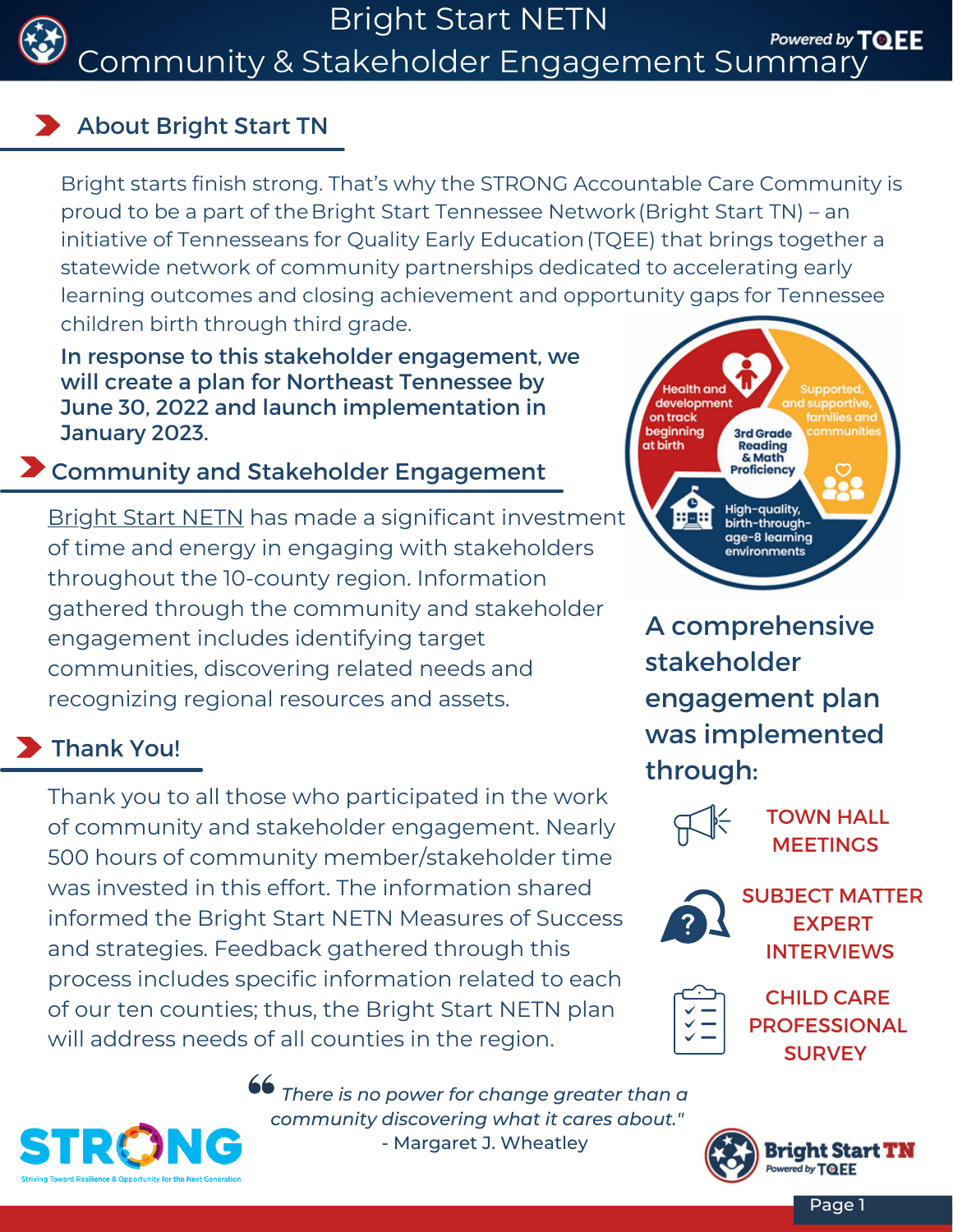

- Access to healthy food
- Stable and safe housing
- Transportation
- Access to medical care for the entire family
- Access to behavioral and mental health services for the entire family
- Access to highquality, affordable child care
- Access to books



**was stated as the most critical Structural Supports Relational Supports influence on young children's early development and learning. "Home environment"**

What structural

and relational

supports do

families need to

create a stable,

nurturing environment

for their

children?

- Safe, stable, nurturing and responsive caregiver/child relationships
- Use of "serve and return"
- Knowledge of child development
- Parenting support groups
- Psychological safety for caregivers
- Parenting classes for all



Page 2